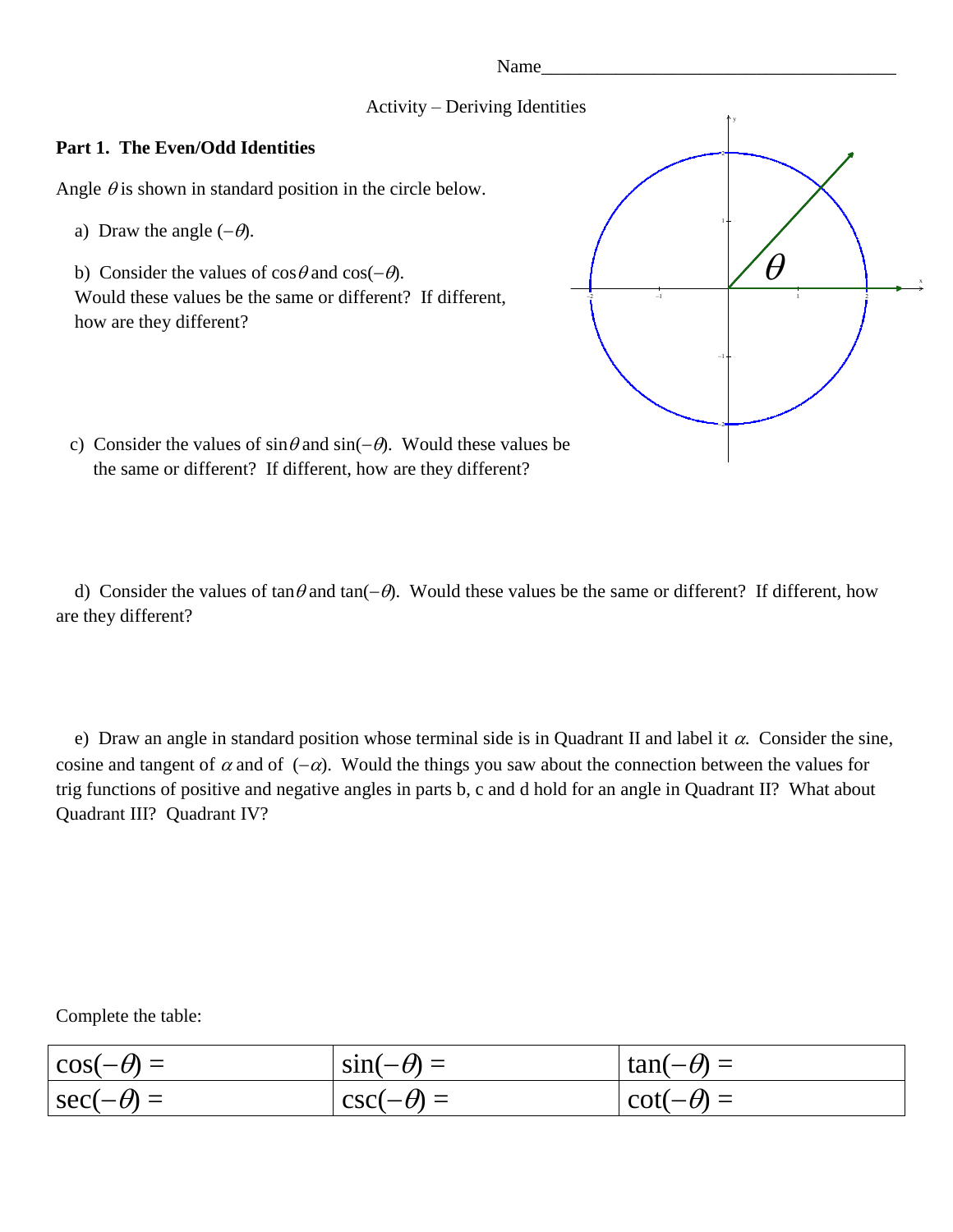# **Part 2. The Sum and Difference Identities for Cosine**

The circles shown are **unit** circles.

- a) Label the  $(x, y)$  coordinates of points  $P$  and  $Q$  with the appropriate trig functions.
- b) Draw a triangle by joining points *P* and *Q*.
- c) Use the distance formula to find the length of the side of the triangle you just drew.



y

ß

*B*

x

*A*

- d) We want to take the angle  $\alpha$ - $\beta$  and place it in standard position. This is shown in the circle below. Label the (*x*, *y*) coordinates for points *A* and *B* on this circle.
- e) Draw a triangle by joining points *A* and *B*. This triangle is congruent to the triangle you found in the top circle.
- f) Use the distance formula to find the length of the segment from *A* to *B*.

 g) Since the two lengths you found are corresponding sides of congruent triangles, they are equal. Set the two equal to each other and simplify.

h) Solve for  $cos(\alpha-\beta)$ .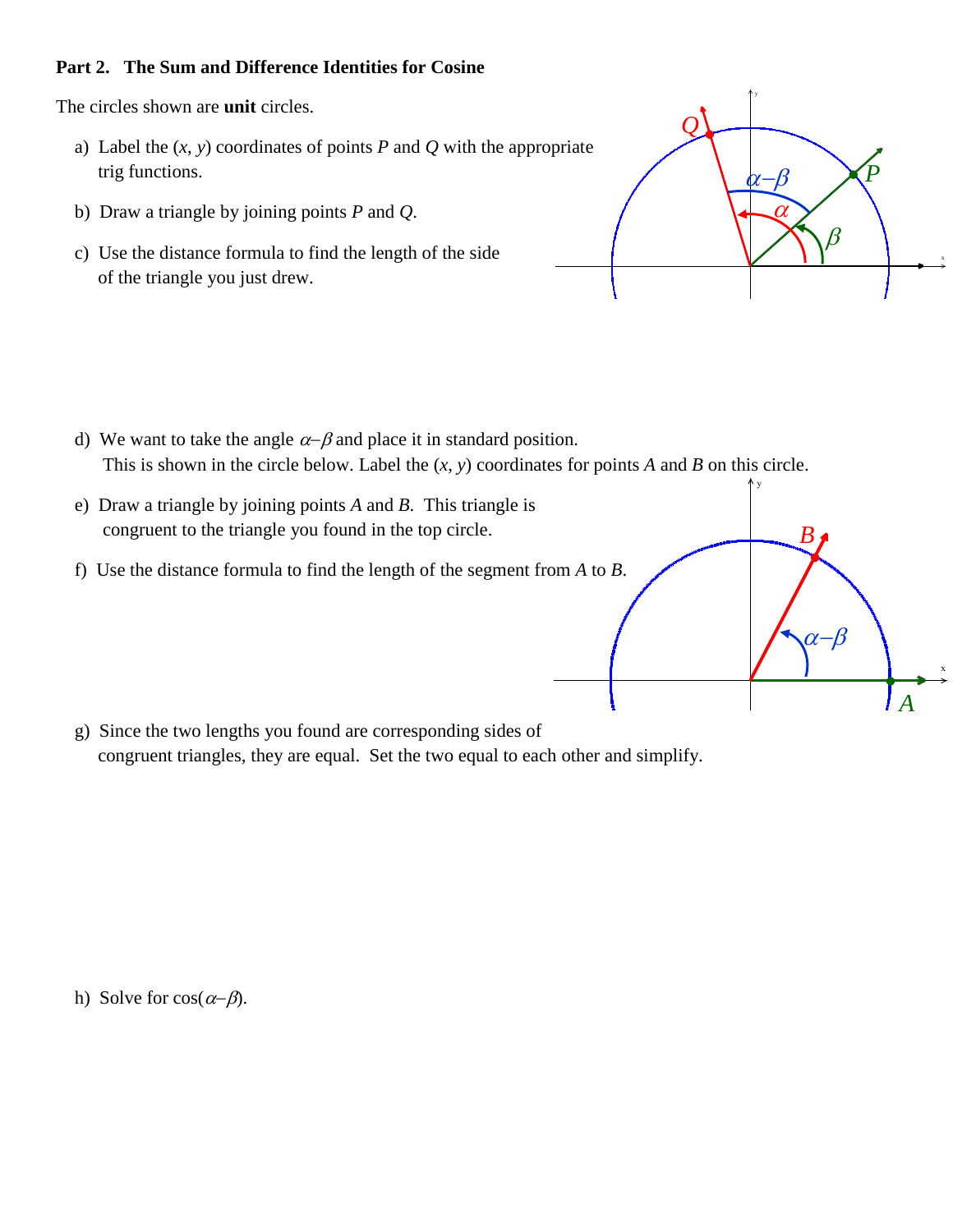- i) This is called the difference identity for cosine. Fill it in on your identity reference sheet.
- j)  $\cos(\alpha+\beta) = \cos(\alpha-(-\beta))$ . Use the difference identity for cosine and use the even/odd identities to derive the sum identity for cosine and add it to your reference sheet. (Hint: So this will involve subbing in  $(-\beta)$ for  $\beta$ .)

#### **Part 3. Cofunction Identities & Sum and Difference Identities for Sine**

 a) Apply the difference identity for cosine to cos 2  $\left(\frac{\pi}{2}-\theta\right)$ and simplify. This is called a Cofunction Identity.

b) Since  $sin(\theta) = cos$ 2  $\theta$ ) = cos  $\left(\frac{\pi}{2} - \theta\right)$ , we can find sin 2  $\left(\frac{\pi}{2}-\theta\right)$ t by taking the angles of the trig functions (called the arguments) and subtracting them from 2 π  $\sin\left(\frac{\pi}{2} - (\theta)\right) = \cos\theta$  $\left(\frac{\pi}{2} - (\theta)\right) = \cos\left(\frac{\pi}{2} - \left(\frac{\pi}{2}\right)\right)$  $\left(\frac{\pi}{2} - (\theta)\right) = \cos\left(\frac{\pi}{2} - \left(\frac{\pi}{2} - \theta\right)\right).$ . Simplify to get another cofunction identity.

c) We are now going to use identities we know to derive a sum identity for sine, namely  $sin(\alpha + \beta)$ . Use the appropriate cofunction identity to re-write this in terms of cosine. Hint:  $\theta = \alpha + \beta$ .

We can rewrite this as:  $\cos\left(\frac{\pi}{2} - (\alpha + \beta)\right) = \cos\left(\frac{\pi}{2} - \alpha - \beta\right) = \cos\left(\frac{\pi}{2} - \alpha\right)$  $\left(\frac{\pi}{2} - (\alpha + \beta)\right) = \cos\left(\frac{\pi}{2} - \alpha - \beta\right) = \cos\left(\left(\frac{\pi}{2} - \alpha\right) - \beta\right).$ .

Apply the difference identity for cosine to this last expression and simplify using cofunction identities.

Remember that we started out with  $sin(\alpha + \beta)$  so you final expression is equal to this and the two form the Sum Identity for Sine. You can add this to your identity reference sheet.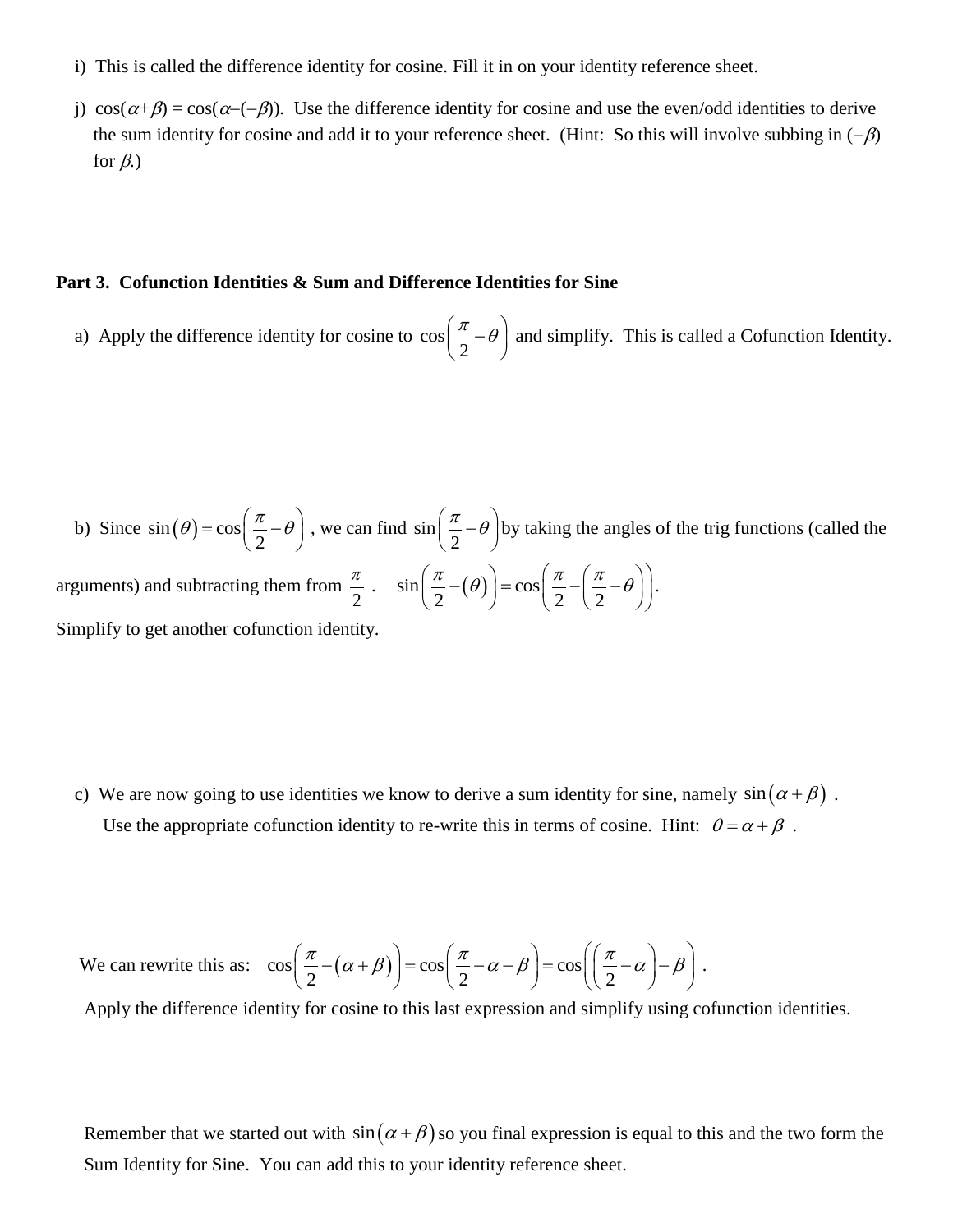d) Find a Difference Identity for Sine. (Hint: Rewrite  $sin(\alpha - \beta)$  as  $sin(\alpha + (-\beta))$  and use the Sum Identity for Sine.

 e) Derive a cofunction identity for tan 2  $\left(\frac{\pi}{2}-\theta\right)$ by using the difference identities for sine and cosine.

 f) Find a cofunction identity for cot 2  $\left(\frac{\pi}{2}-\theta\right)$ in the same way we found one for sin 2  $\left(\frac{\pi}{2}-\theta\right).$ .

 g) Can you find a cofunction identity for sec 2  $\left(\frac{\pi}{2}-\theta\right)$ ? ?

h) Can you find a cofunction identity for 
$$
\csc\left(\frac{\pi}{2} - \theta\right)
$$
?

.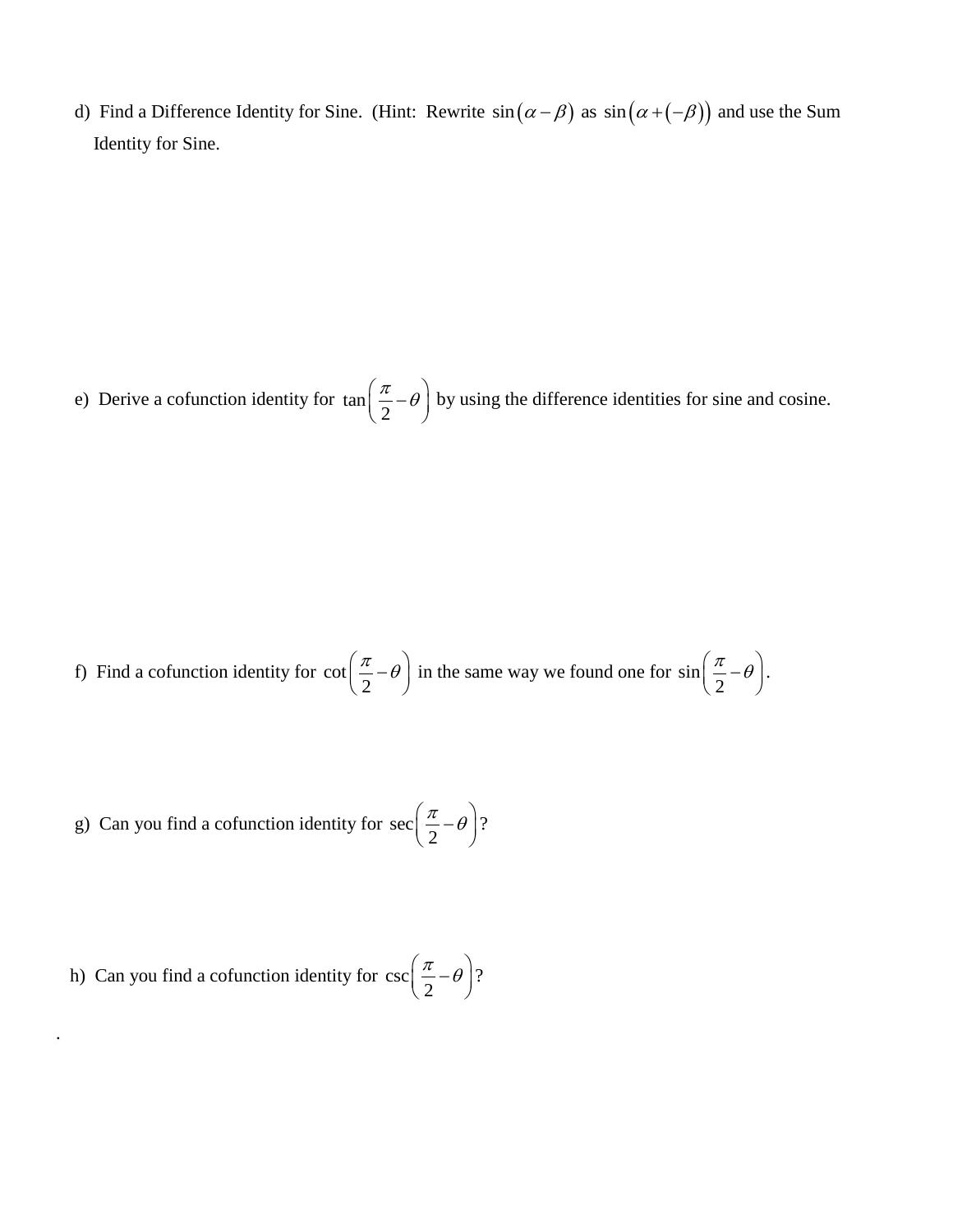#### **Part 4. Double Angle Identities**

a) The expression  $sin(2\theta)$  is called a double angle because  $\theta$  is doubled. Often we want to express it using just  $\theta$  (not doubled), so we will derive a double angle formula for sine by expressing  $sin(2\theta)$ as  $\sin(\theta + \theta)$ . Use the Sum Identity for Sine to express this in terms of just  $\theta$ .

b) Do the same thing for  $cos(2\theta)$ .

c) You can use Pythagorean Identities to express this identity in terms of either just  $\cos^2 \theta$  or just  $\sin^2 \theta$ . Do each of these to get two more forms of the Double Angle Identity for Cosine.

d) Use your results from parts a and b to find  $tan(2\theta)$ . Hint: After expressing tangent in terms of sine and cosine, divide numerator and denominator by  $\cos^2 \theta$  and simplify, expressing in terms of tangent.